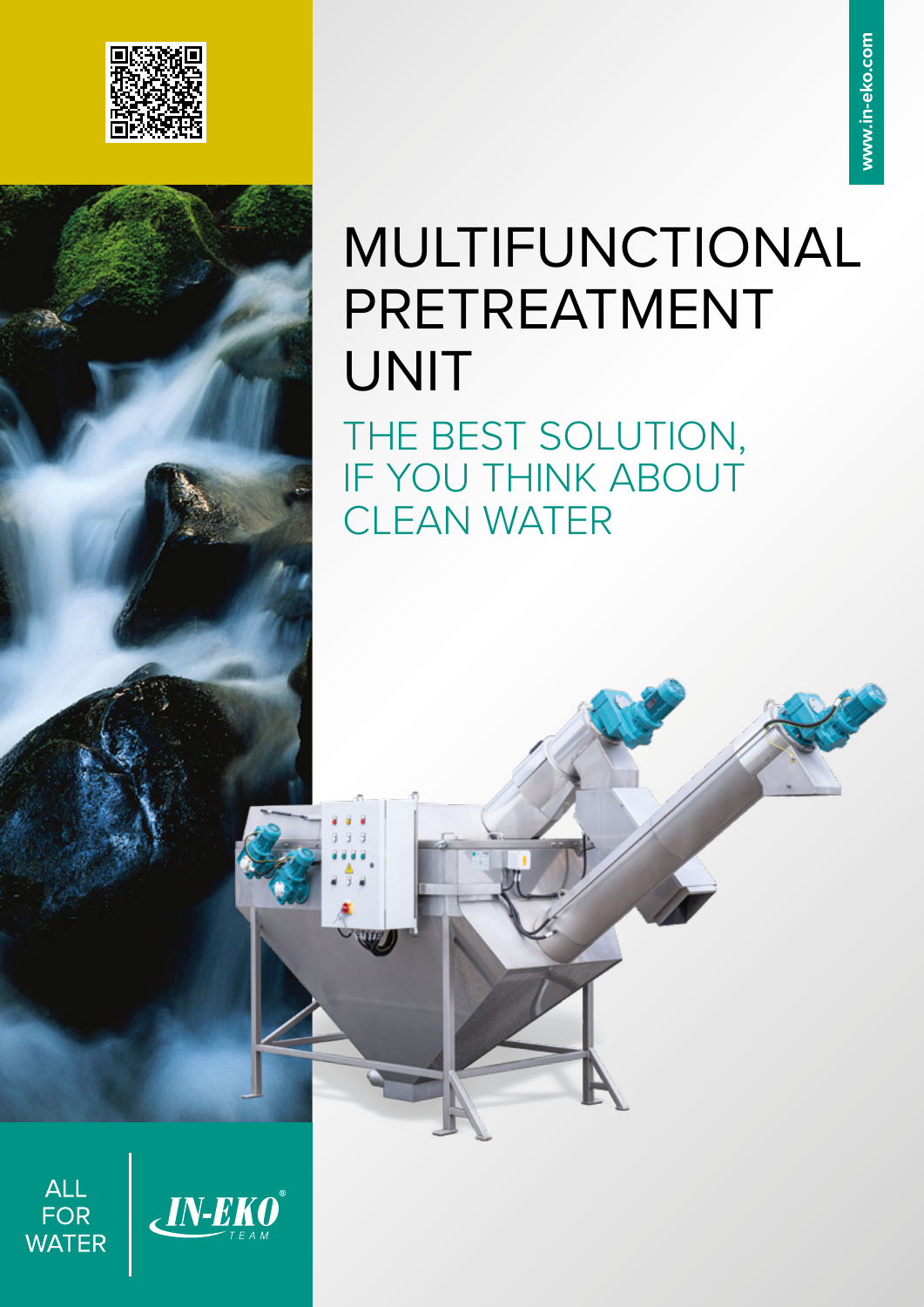# Multifunctional pretreatment unit – modern solution for waste water treatment

Multifunctional pretreatment units are important part of modern waste water treatment plants as well as of our portfolio of products designed for preliminary treatment of waste water.

#### **They are produced in three designs:**

MZ\_I – economic version, MZ\_II – sophisticated version, MZG – sophisticated version for high flow rates.

### MZ Land MZ II

Combined pretreament includes sand and heavy sediment trap, screens and optional aeration with automatic grease removal. The unique design integrates all these features in one compact tank. MZ\_I and MZ\_II are equipped with patented Circular bar screens which ensures high capacity with minimum





#### **MZ\_I**

Unit with one conveyor for both screenings, sediments and sand. An economic version with minimum space requirements.

| --<br>_                         |  |
|---------------------------------|--|
| _____<br><b>Service Service</b> |  |

Unit with two conveyors. One for screenings and the other for trapped sand and sediments. Compared to MZ\_I it is a more sophisticated option with slightly higher space requirements. Can be equipped with aeration and grease removal.

| Type      | $Qmax$ [ $I/s$ ] |             |                  |
|-----------|------------------|-------------|------------------|
| $MZ_l$ _5 | ל                | <b>Type</b> | $Qmax$ [ $I/s$ ] |
| MZ   10   | 10               | MZ II 10    | 10               |
| MZ 1 20   | 20               | MZ II 20    | 20               |
| MZ   30   | 30               | $MZ$ _II_30 | 30               |

Special screen system enables easy, efficient and quick cleaning  $\rightarrow$  long life of cleaning brushes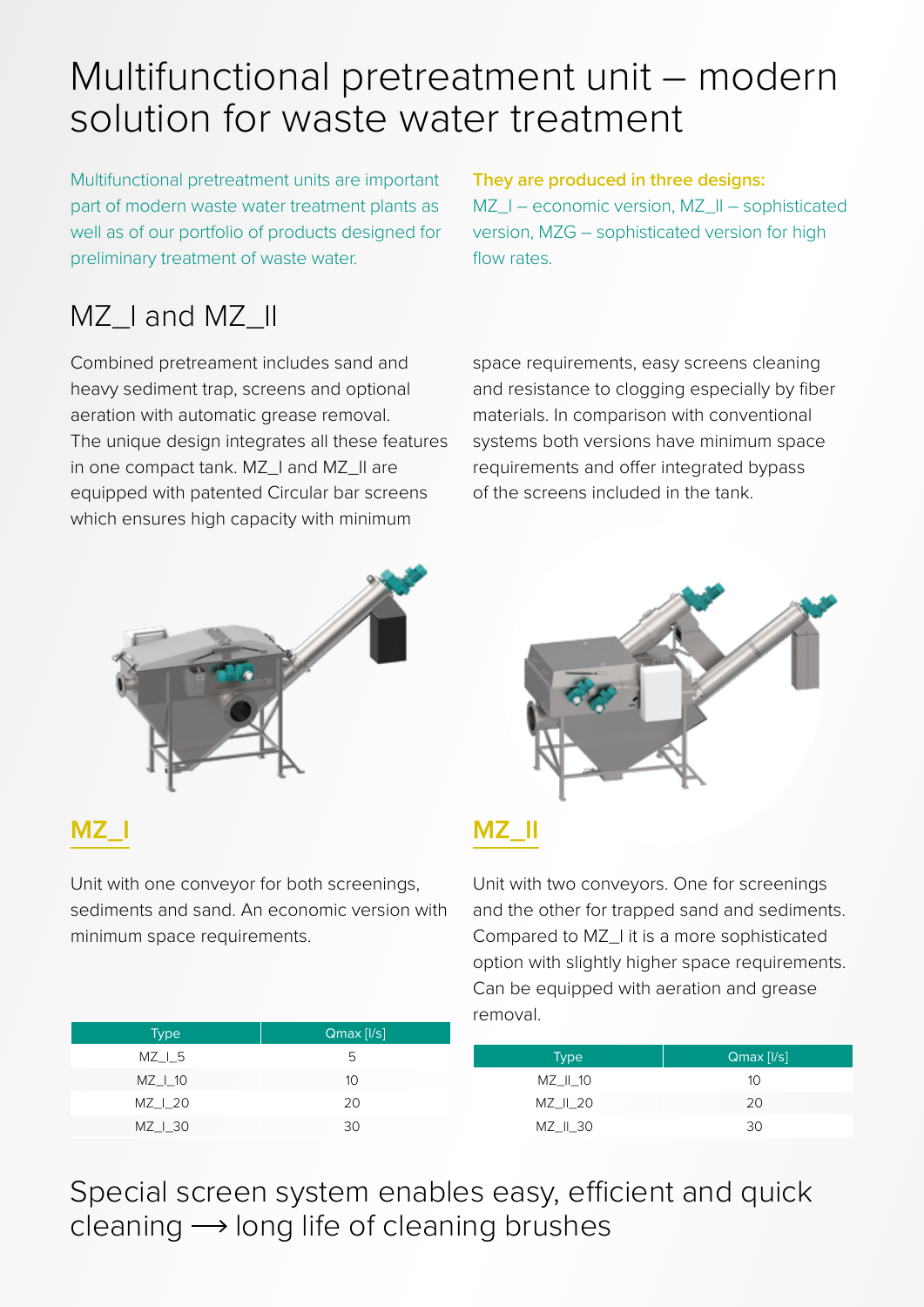#### MZG

Combined pretreatment consists of sand and heavy sediment trap, screens, press for screenings and optionally aeration and grease removal. This model includes a tank with a Screens which can be either Belt screens or Straight screw screens. It is followed by

a sedimentation tank with a longitudinal conveyor for sand and heavy sediments which are then conveyed by an inclined conveyor. The tank's design offers minimum space requirements while maintaining high efficiency.



#### **MZG\_CSP**

Unit equipped with a separate discharge for dewatered screenings and another discharge for sand and heavy sediments. Aeration and grease removal is optional. It is equipped with a Screw screens.



#### **MZG\_CP**

Unit equipped with a separate discharge for dewatered screenings and another discharge for sand and heavy sediments. Aeration and grease removal is optional. It is equipped with a Belt screens.

| <b>Type</b> | $Qmax$ [ $ I/s $ ] | <b>Screens</b> |
|-------------|--------------------|----------------|
| MZ 35-90    | $35 - 90$          | <b>CSP</b>     |
| MZ_35-260   | $35 - 260$         | CP             |

#### ADVANTAGES

- Small space requirements
- **Integrated emergency bypass of the screens**
- Design of screens for MZ\_I and MZ\_II prolongs durability of brushes = **cost-efficient**
- **Customized design** to suit project requirements
- High efficiency
- Patented and for years proven solution for preliminary treatment
- Washing of screenings already at the basic models
- Aeration with grease removal in MZ\_II and MZG versions
- Standard AISI 304, possibility of AISI 316L and AISI 316Ti



- Pretreatment of waste water at WWTP
- Pretreatment of waste water from fecal stations
- Pretreatment of industrial waste water